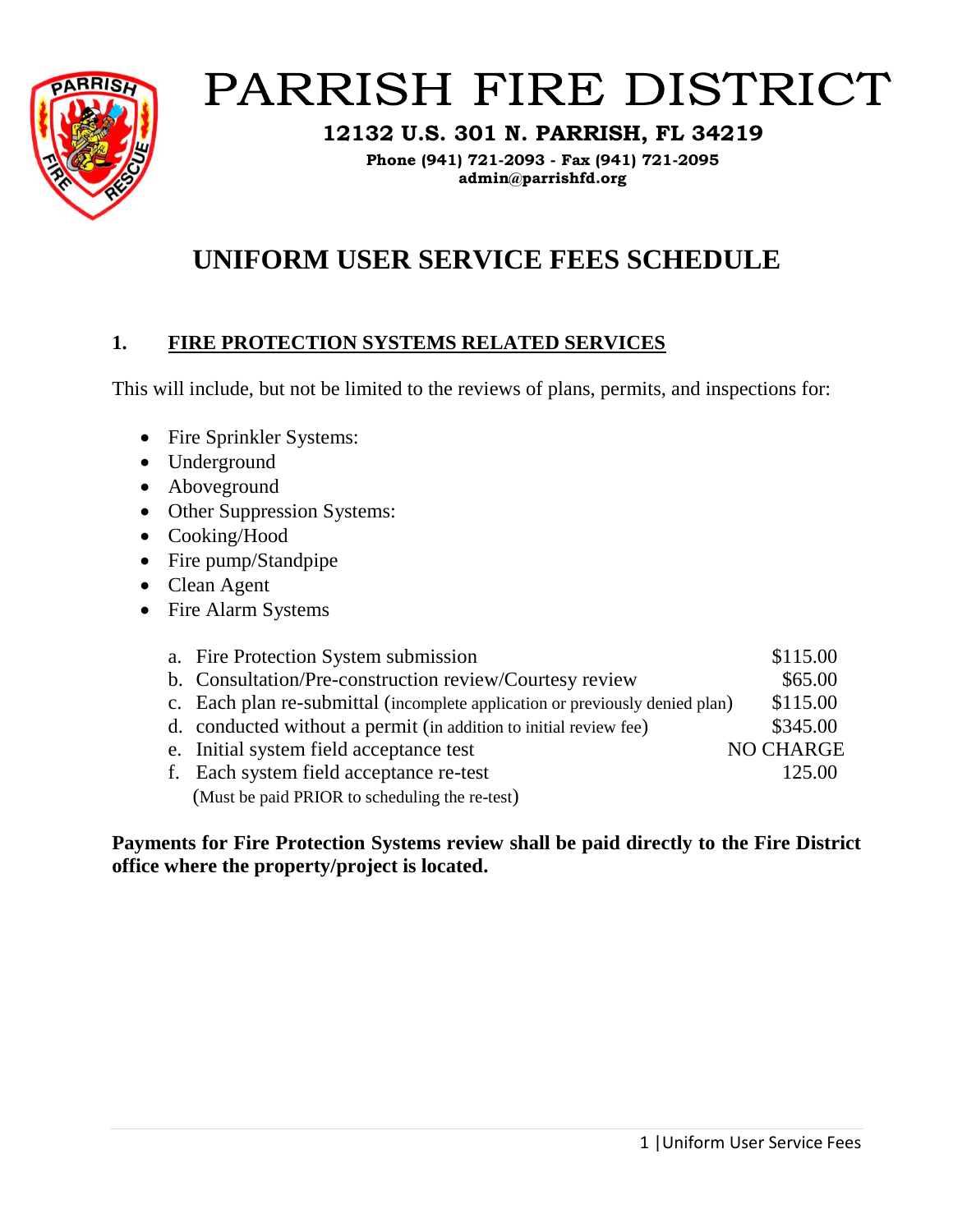# **2. CERTIFICATE OF INSPECTION RELATED SERVICES**

This will include, but not be limited to the final inspections of the following in order to receive a Certificate of Occupancy (CO) by Manatee County:

- Compliance with approved plans
- Fire Protection Systems documentation
- Life safety features
- Exit and emergency lighting
- Egress systems
- Fire Extinguishers
- Addressing Numbers
- Rapid Entry Systems

| a. Initial CO final inspection                                                                                                                                                                                                                                                                                |  | NO CHARGE                                               |
|---------------------------------------------------------------------------------------------------------------------------------------------------------------------------------------------------------------------------------------------------------------------------------------------------------------|--|---------------------------------------------------------|
| b. Each re-inspection of a failed initial CO final inspection                                                                                                                                                                                                                                                 |  | \$125.00                                                |
| $\mathcal{L}$ . Or measure when the second of $\mathcal{L}$ $\mathcal{L}$ $\mathcal{L}$ $\mathcal{L}$ and $\mathcal{L}$ and $\mathcal{L}$ and $\mathcal{L}$ and $\mathcal{L}$ and $\mathcal{L}$ and $\mathcal{L}$ and $\mathcal{L}$ and $\mathcal{L}$ and $\mathcal{L}$ and $\mathcal{L}$ and $\mathcal{L}$ a |  | $\triangle$ $F \triangle \triangle \triangle \triangle$ |

c. Occupancy prior to issuance of a CO (in addition to re-inspection fees) \$500.00

#### **Payments for Certificate of Occupancy Related Services shall be paid directly to the Fire District office the property/project is located within.**

### **3. FIREWORKS AND PYROTECHNICS RELATED SERVICES**

This will include, but not be limited to the plans, permits, inspections, and standby for:

- On-going fireworks/pyrotechnics related permitting
	- Storage
	- Product testing
- Public fireworks displays by a licensed pyrotechnic
	- Indoor
	- Outdoor
	- a. Annual Fireworks/Pyrotechnic Testing and Storage Permit  $$500.00$
	- b. Each Public Fireworks Display submission  $$320.00$ (Includes a pre-display site inspection, a standby of fire/rescue personnel and equipment during the display for at least 1 hour, and a post-display site inspection)
	- c. Public Fireworks Display standby (beyond the initial hour)
		- i. Equipment costs current F.E.M.A. Schedule of Equipment Rates
		- ii. Personnel costs per Fire District employee pay and benefits rates

#### **Payments for Fireworks and Pyrotechnics Related Services shall be paid directly to the Fire District office the property/project is located within.**